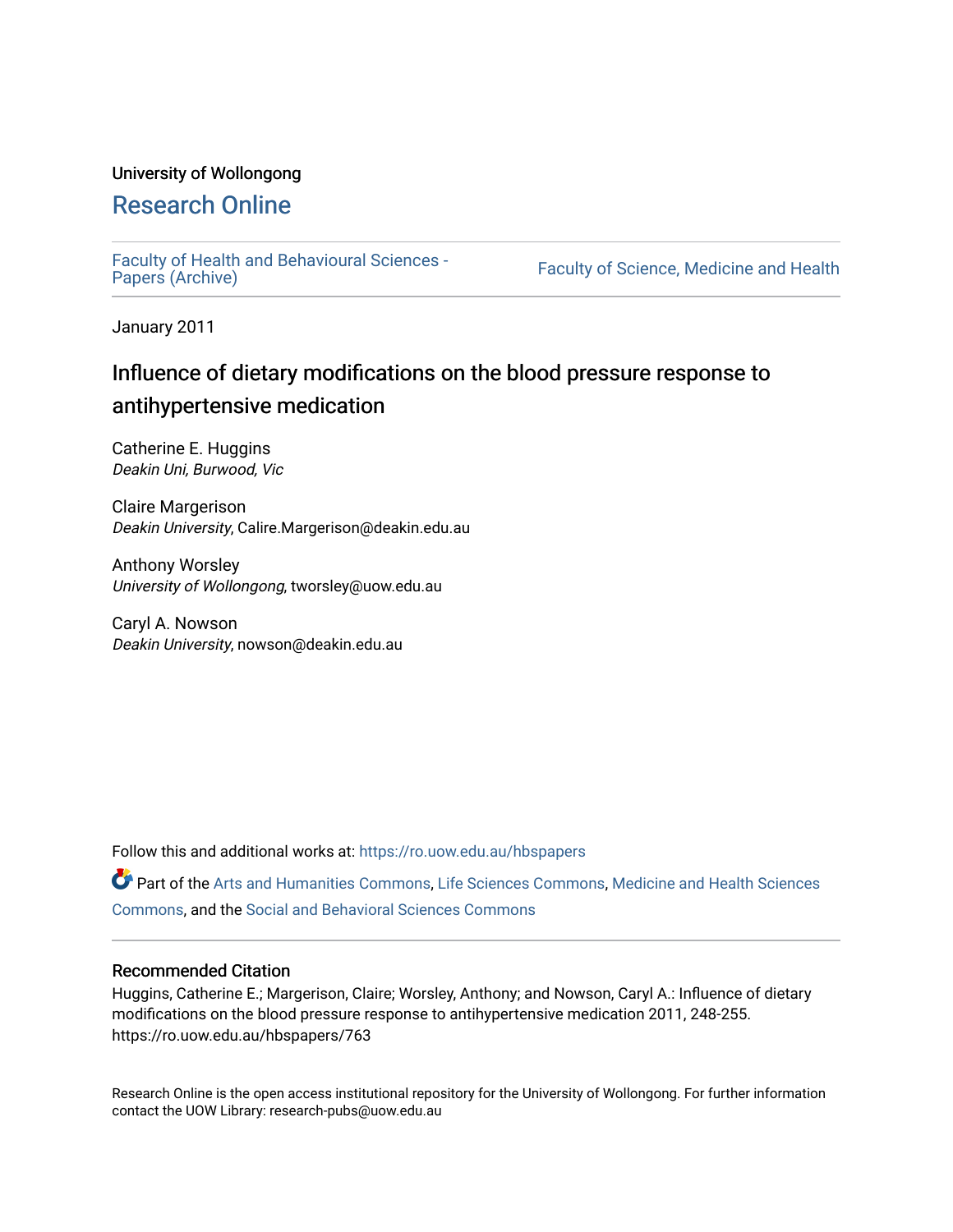# Influence of dietary modifications on the blood pressure response to antihypertensive medication

# **Abstract**

Identifying dietary modifications that potentiate the blood pressure (BP)-lowering effects of antihypertensive medications and that are practical for free-living people may assist in achieving BP reduction goals. We assessed whether two dietary patterns were effective in lowering BP in persons on antihypertensive therapy and in those not on therapy. Ninety-four participants (38/56 females/males), aged 55·6 (SD 9·9) years, consumed two 4-week dietary regimens in random order (Dietary Approaches to Stop Hypertension (DASH)-type diet and low-Na high-K (LNAHK) diet) with a control diet before each phase. Seated home BP was measured daily for the last 2 weeks in each phase. Participants were grouped based on antihypertensive drug therapy. The LNAHK diet produced a greater fall in systolic BP (SBP) in those on antihypertensive therapy (26·2 (SD 6·0) mmHg) than in those not on antihypertensive therapy (22·8 (SD 4·0) mmHg) (P¼0·036), and this was greatest for those on renin–angiotensin system (RAS) blocker therapy (29·5 (SD 6·4) mmHg) (interaction P¼0·007). The fall in SBP on the DASH-type diet, in those on therapy (overall 21·1 (SD 6·2) mmHg; renin–angiotensin blocker therapy 24·2 (SD 4·7) mmHg), was not as marked as that observed on the LNAHK diet. Dietary modifications are an important part of all hypertension management regimens, and a low-Na and high-K diet enhances the BP-lowering effect of antihypertensive medications, particularly those targeting the RAS.

# Keywords

response, pressure, blood, modifications, medication, dietary, antihypertensive, influence

# **Disciplines**

Arts and Humanities | Life Sciences | Medicine and Health Sciences | Social and Behavioral Sciences

# Publication Details

Huggins, C. E., Margerison, C., Worsley, A. & Nowson, C. A. 2011, 'Influence of dietary modifications on the blood pressure response to antihypertensive medication', The British Journal of Nutrition, vol. 105, no. 2, pp. 248-255.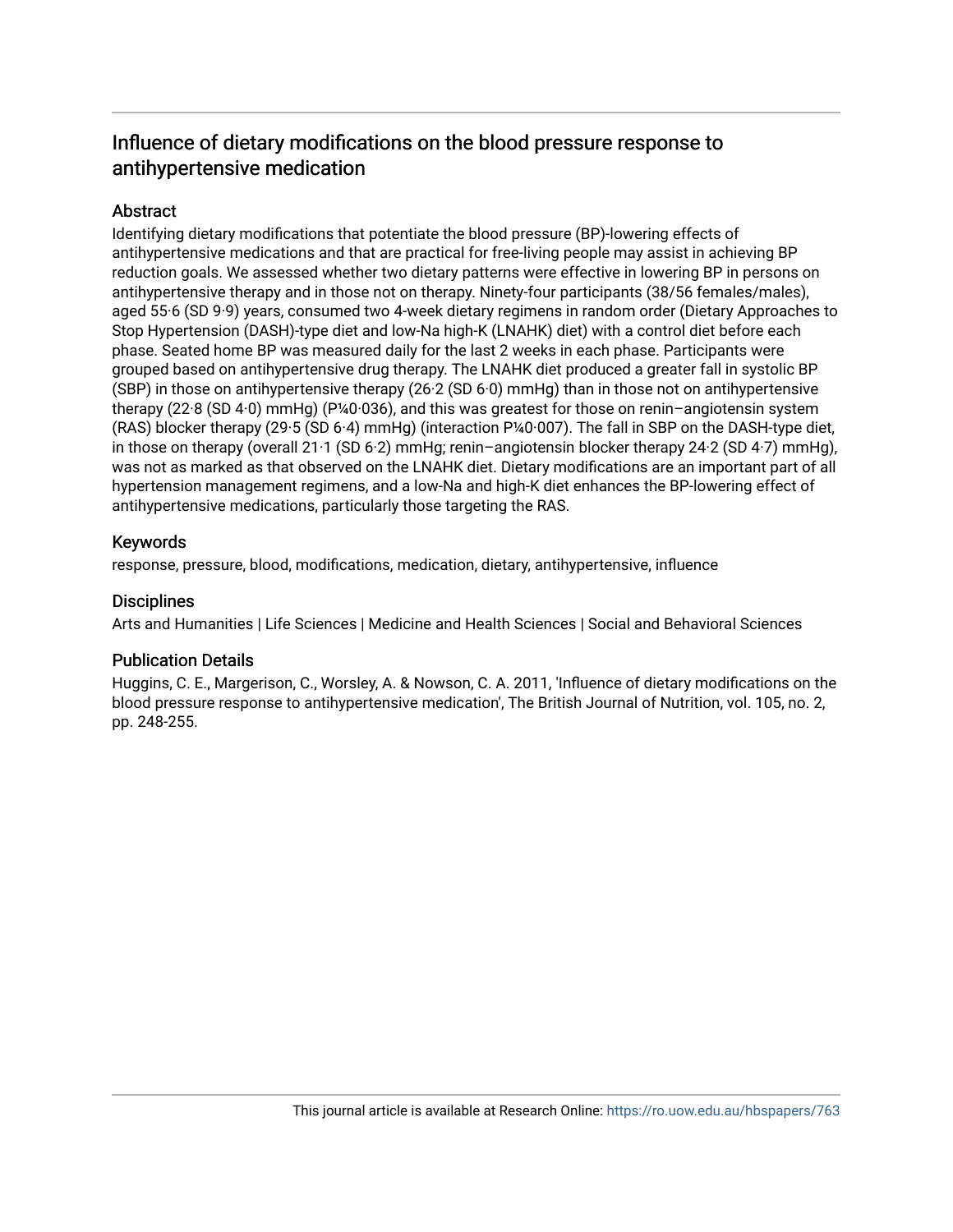# Influence of dietary modifications on the blood pressure response to antihypertensive medication

Catherine E. Huggins<sup>1</sup>, Claire Margerison<sup>1</sup>, Anthony Worsley<sup>2</sup> and Caryl A. Nowson<sup>1</sup>\*

<sup>1</sup>Centre for Physical Activity and Nutrition, School of Exercise and Nutrition Sciences, Deakin University, Burwood, VIC 3125, Australia

<sup>2</sup>Faculty of Health and Behavioural Sciences, School of Health Sciences, University of Wollongong, Wollongong, NSW 2522, Australia

(Received 7 January 2010 - Revised 16 June 2010 - Accepted 26 July 2010 - First published online 1 September 2010)

#### Abstract

Identifying dietary modifications that potentiate the blood pressure (BP)-lowering effects of antihypertensive medications and that are practical for free-living people may assist in achieving BP reduction goals. We assessed whether two dietary patterns were effective in lowering BP in persons on antihypertensive therapy and in those not on therapy. Ninety-four participants (38/56 females/males), aged 55-6 (sp 9.9) years, consumed two 4-week dietary regimens in random order (Dietary Approaches to Stop Hypertension (DASH)-type diet and low-Na high-K (LNAHK) diet) with a control diet before each phase. Seated home BP was measured daily for the last 2 weeks in each phase, Participants were grouped based on antihypertensive drug therapy. The LNAHK diet produced a greater fall in systolic BP (SBP) in those on antihypertensive therapy ( $-6.2$  (sp 6.0) mmHg) than in those not on antihypertensive therapy ( $-2.8$  (sp 4.0) mmHg) ( $P=0.036$ ), and this was greatest for those on renin-angiotensin system (RAS) blocker therapy (-9.5 (sp 6.4) mmHg) (interaction P=0.007). The fall in SBP on the DASH-type diet, in those on therapy (overall  $-1.1$  (sp 6.2) mmHg; renin-angiotensin blocker therapy  $-4.2$  (sp 4.7) mmHg), was not as marked as that observed on the LNAHK diet. Dietary modifications are an important part of all hypertension management regimens, and a low-Na and high-K diet enhances the BP-lowering effect of antihypertensive medications, particularly those targeting the RAS.

Key words: Antihypertensive therapy: Dietary potassium: Dietary sodium: Home blood pressure: Salt

There is a continuous positive relationship between blood pressure (BP) and CVD risk<sup>(1)</sup>, with a doubling of risk for each increment of 20/10 mmHg above 115/75 mmHg (systolic BP (SBP)/diastolic BP (DBP))<sup>(1-3)</sup>. Achieving BP control is critical to improve cardiovascular prognosis in hypertensives, and yet many of those on antihypertensive therapy fail to achieve optimal BP levels<sup>(2)</sup>. The reasons for failure to achieve BP goals with antihypertensive medications are varied and include non-compliance with medication due to side effects, cost of the therapy and risk of orthostatic hypotension<sup>(2)</sup> A multifaceted approach to managing BP is required. Identifying dietary modifications that potentiate the BP-lowering effects of antihypertensive medications and that are practical for free-living people may assist in achieving BP reduction goals.

The effectiveness of dietary modifications in reducing BP in persons on antihypertensive therapy is not clear. High salt intake is a major environmental factor that adversely impacts on BP control<sup>(4)</sup>. There have been conflicting reports that have shown that individual nutrients (largely Na) may either potentiate the BP-lowering effects of some antihypertensive medications or have no additional effect on BP. A synergistic effect of dietary salt restriction and blockers of the renin-angiotensin system (RAS, angiotensin-converting enzyme inhibitors and angiotensin II receptor antagonists) has been reported<sup>(5-9)</sup>, but this is not a consistent finding<sup>(10,11)</sup>. Moreover, salt restriction can be beneficial in people with BP resistance to angiotensinconverting enzyme inhibition<sup>(12)</sup>. Interestingly, Ca channel blockers have been shown to have a greater hypotensive effect when combined with a high Na intake and compared with a contrasting low Na intake<sup>(13-15)</sup>, although this has not been an universal finding<sup>(16,17)</sup>. The effects of contrasting Na intakes (i.e. high and low) in those taking β-adrenoceptor blockers have been shown to have no effect on BP<sup>(18)</sup>; however, at extremely low intakes of Na

Abbreviations: BP, blood pressure; CD, control diet; DASH, dietary approaches to stop hypertension; DBP, diastolic BP; LNAHK, low-Na high-K; NO, no therapy; OAH, other antihypertensive therapy; OD, DASH-type diet; RAS, renin-angiotensin system; SBP, systolic BP,

\*Corresponding author: Professor, C. A. Nowson, fax +61 3 9244 6017, email nowson@deakin.edu.au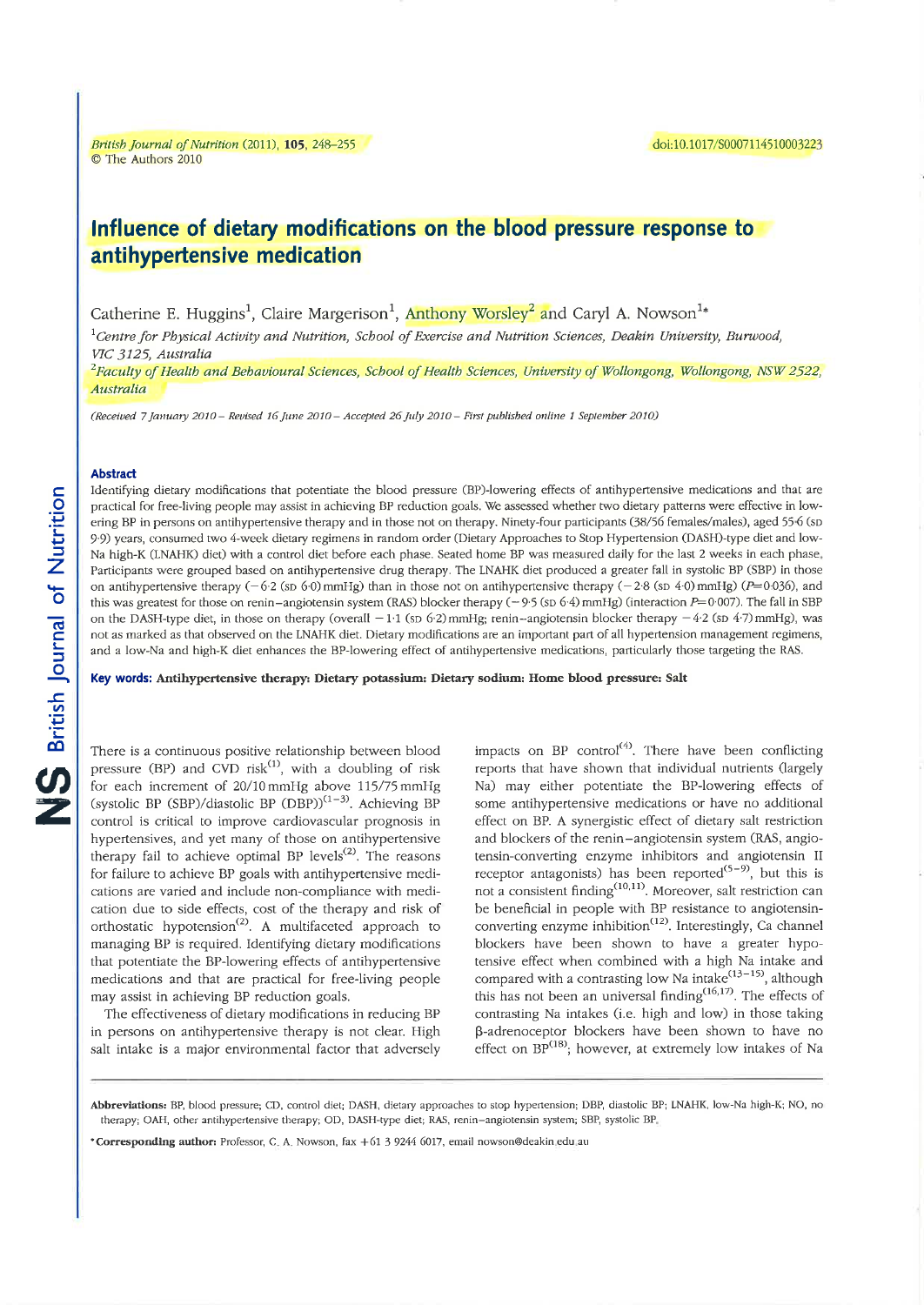(10 mmol/d), propranolol has been shown to cause a greater BP reduction than at 'usual' Na intakes<sup>(19)</sup>. A possible explanation for these conflicting observations could be due to the influence of the background diet, which in most instances is poorly described and/or uncontrolled. In addition, a high-K diet has been shown to be effective in controlling BP during tapering of antihypertensive medications down to 50% of the original medication dose<sup>(20)</sup>. A limitation of many of these studies is that participants were withdrawn from their usual BP medication regimen and were all provided with a fixed dose of the test  $\frac{d \text{rug}}{(5-9)}$ , which does not reflect the heterogeneity of antihypertensive medication regimens in free-living people.

The Dietary Approaches to Stop Hypertension (DASH) study tested the efficacy of a comprehensive diet high in fruits, vegetables and low-fat dairy products on BP in a large intervention with all food provided to participants. In that study, large falls in SBP and DBP were demonstrated (11 and 5 mmHg in hypertensives; 5 and 3 mmHg in normotensives); however, hypertensives who were on antihypertensive medications were excluded<sup> $(21)$ </sup>. We have previously reported on the beneficial effects of a DASHtype diet (OD) and a low-Na high-K diet (LNAHK) on BP in free-living people, who self-selected their own  $\text{food}^{(22)}$ . In that study, we demonstrated that participants were highly compliant with the dietary advice, and we found (relative to a control diet) an overall significant fall of 2 mmHg in SBP with the OD diet, and a greater fall of 4mmHg SBP and 2mmHg in DBP with the LNAHK diet. These BP falls are meaningful at a population level<sup>(2)</sup> and demonstrate the feasibility of these dietary patterns in free-living individuals who prepared all their own meals. The aim of this investigation was to examine whether the LNAHK and the OD diets lowered BP in participants on antihypertensive therapy than in those not on antihypertensive therapy.

## **Methods**

This investigation was undertaken as a subanalysis of the cohort presented in our earlier report<sup>(22)</sup>. Details of the participants, study design, diets and dietary assessment, anthropometry and biochemical assays have been reported previously<sup>(22)</sup> and will be reported in brief here.

## Participants

Participants were eligible if they were over 25 years of age and had a BP  $\geq$  120 mmHg SBP or  $\geq$  80 mmHg DBP at their second visit (mean of last three measurements) or home BP  $\geq$  116 mmHg SBP or  $\geq$  78 mmHg DBP (mean of 7d). Full details of recruitment and retention of the participants have been previously reported<sup>(22)</sup>. Participants who were taking antihypertensive medication were included, provided they were willing to maintain their current level of antihypertensive therapy. Participants were excluded if they had a  $BP > 160$  mmHg SBP and/or  $> 90$  mmHg DBP, had a cardiovascular event in the past 6 months, had insulin-dependent diabetes, were on medications such as Warfarin or Dilantin, ate their main meal outside the home more than twice per week, drank more than thirty alcoholic drinks per week, were planning to quit smoking or change smoking habits or were unwilling to cease taking dietary supplements (including vitamins) for the duration of the study. The present study was conducted according to the guidelines laid down in the Declaration of Helsinki, and all procedures involving human subjects/ patients were approved by the Deakin University Human Research Ethics Committee. Written informed consent was obtained from all the subjects/patients.

#### Study design

All the participants were advised to follow two 4-week dietary interventions, each preceded by a 2-week control diet (CD) period, as reported previously<sup>(22)</sup>. The diets were consumed in random order which minimised the interference of the time-dependent reduction in BP. Participants performed 24h urine collections every 2 weeks. The mean of two 24h urine collections in each test diet phase was used in the analysis. Ninety-four participants completed the OD diet phase, and of this forty-three participants also completed the LNAHK diet phase and forty-eight participants completed a high-dairy diet phase. We have previously reported that the high-dairy diet had no significant effects on SBP or DBP<sup>(22)</sup>. Furthermore, for those on the high-dairy diet phase, there was no significant difference in BP between those who were not taking antihypertensive medication and those who were taking antihypertensive medications change in SBP (0.96 (SEM 0.62) mmHg  $(n 27)$  and 0.16 (SEM 0.64) mmHg  $(n \ 21)$ , respectively;  $P=0.384$ ), and therefore we have not included data on this diet.

## **Diets**

The CD diet was a low-K, low-Ca diet. The OD diet, compared with CD diet, was designed to be higher in K, Mg and Ca, and lower in saturated fat, with a moderate reduction in Na together with increased fish intake. The OD diet was based on the United States DASH study<sup>(21)</sup> and was rich in vegetables, fruits and reduced fat dairy products, with increased fish, nuts and legumes and a moderate Na intake (i.e. salt-reduced products were recommended,  $\leq 120 \,\text{mg}/100 \,\text{g}$ ). Compared with the OD diet, the LNAHK diet was similarly plant based and high in fruits and vegetables. The LNAHK diet (compared with OD diet) was designed to be higher in K and Mg with a greater reduction in Na intake, and as there were no specific dietary recommendations for dairy products, it was lower in Ca. To assist with achieving the Na targets during the LNAHK diet phase, the participants were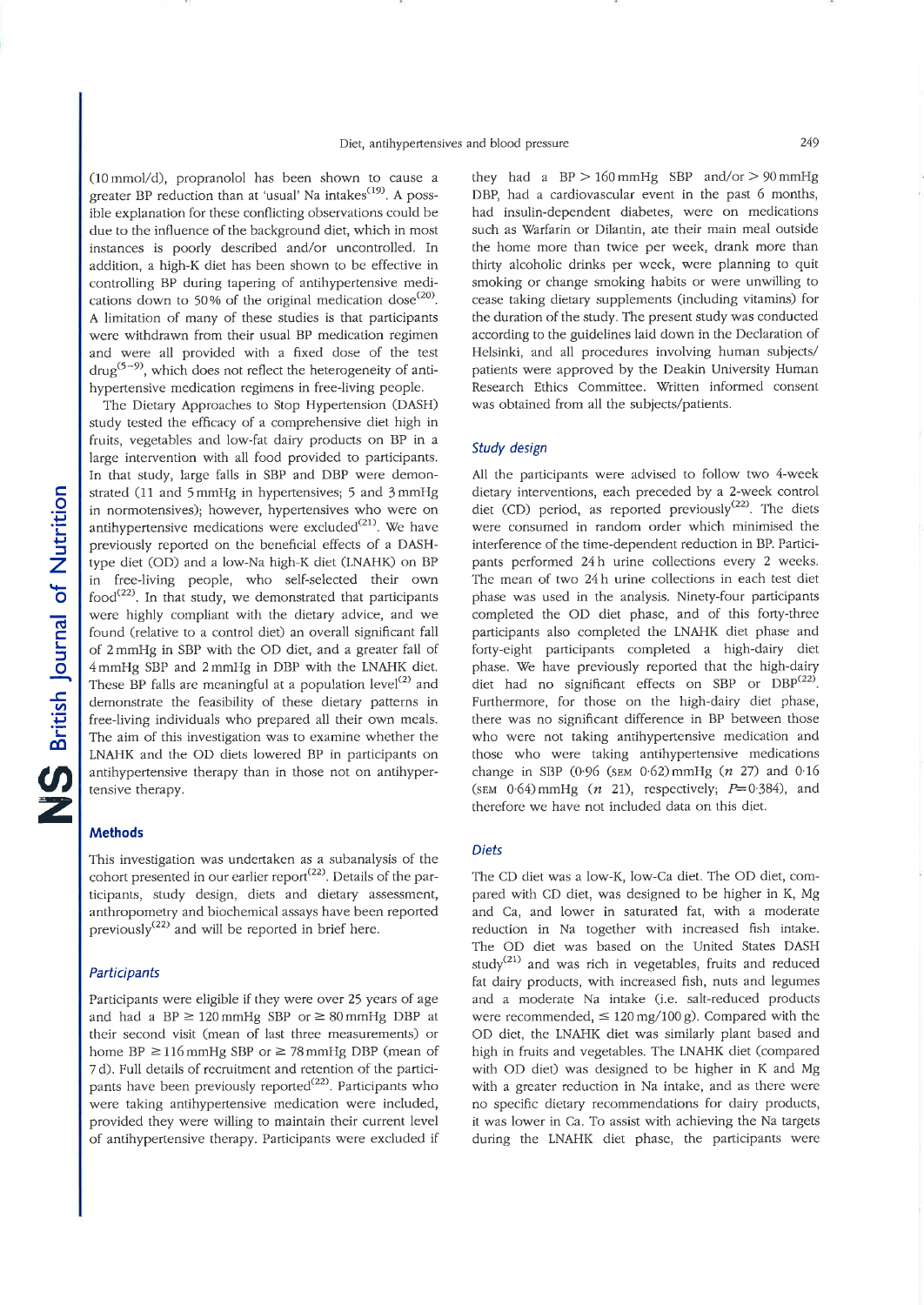provided with salt-free bread and margarine. During the CD periods and all test diet phases, a maximum of four caffeine-containing drinks (e.g. cola drinks, diet cola, coffee and tea) and two standard alcoholic drinks were The aim was to maintain body permitted per day. weight for all the participants throughout the study.

### Blood pressure and antihypertensive therapies

Home BP was measured using an automated BP monitor (AND Model UA-767 or AND Model UA-767-PC, A&D Company Limited, Tokyo, Japan) on the left arm, and data were either directly downloaded via a computer (Model UA-767-PC) or recorded manually (Model UA-767). Subjects were trained to correctly apply the cuff and instructed to take their BP measurements alone at the same time of the day, after 5 min rest in a quiet room, taking three measurements with 1 min interval (mean of last two measurements on each day used for analysis).

Of the ninety-four participants (thirty-eight females, fiftysix males) who completed the OD diet phase, forty-two were on antihypertensive therapy. There were no significant differences in the baseline BP or urinary electrolytes of those who were on antihypertensive therapy  $(n$  42, mean SBP 130.8 (sp 10.7) mmHg; DBP 79.9 (sp 9.0) mmHg) and those who were not on therapy  $(n 52, SBP 128.3)$ (sp 11.8) mmHg; DBP 81.1 (sp  $8.4$ ) mmHg)<sup>(22)</sup>. The range of medication types were twenty-two participants on single therapy:  $\beta$ -blocker (*n* 2); angiotensin-converting enzyme inhibitor  $(n 3)$ ; angiotensin II receptor antagonist  $(n 12)$ ; diuretic  $(n 1)$ ; Ca channel blocker  $(n 4)$ . A further twelve were on combination therapy either with a single tablet  $(n\ 4)$  or with dual tablets  $(n\ 8)$ , and eight were taking a combination of three drugs. Of the forty-three participants who followed the LNAHK diet, twenty-three were not on antihypertensive therapy and twenty were on antihypertensive therapy including eleven participants on single therapy:  $\beta$ -blocker (n 1); angiotensin-converting enzyme inhibitor  $(n 1)$ ; angiotensin II receptor antagonist  $(n 6)$ ; Ca channel blocker  $(n 3)$ . The remaining nine participants were on combination therapy either with a single tablet  $(n 4)$  or with dual tablets  $(n 2)$  or a combination of three drugs  $(n, 3)$ . For this analysis, the participants were categorised into one of the three medication groups: (1) no therapy (NO); (2) RAS blockade, which included angiotensin-converting enzyme inhibitor and angiotensin II receptor antagonists as monotherapies; (3) other antihypertensive therapies (OAH), including single and combination therapies (Table 1).

#### Statistical analysis

Data were analysed using SPSS for WINDOWS (version 17.0 SPSS, Inc., Chicago, IL, USA). ANOVA was used to assess the difference in BP between the control diet and

Table 1. Class of antihypertensive therapy in each of two test diet groups

| Antihypertensive therapy *                        | OD<br>(п) | LNAHK<br>(п) |
|---------------------------------------------------|-----------|--------------|
| No therapy                                        | 52        | 23           |
| <b>RAS</b>                                        |           |              |
| <b>ACEI</b>                                       | 3         |              |
| AT1 blocker                                       | 12        | 6            |
| Other antihypertensive therapy                    |           |              |
| Ca channel blocker                                | 4         | з            |
| Ca channel blocker, diuretic                      |           | 0            |
| Ca channel blocker + AT1 blocker                  | 2         | 2            |
| Ca channel blocker, ACEI, diuretic                |           |              |
| Ca channel blocker $+$ (AT1 blocker $+$ diuretic) | 3         |              |
| <b>B-Adrenoceptor blocker</b>                     | 2         |              |
| <b>Diuretic</b>                                   | 1         | 0            |
| (AT1 blocker + diuretic)                          | 2         | 0            |
| $(ACEI + diuretic)$                               | 2         | 2            |
| ACEI, diuretic                                    | 2         |              |
| Diuretic, B-adrenoceptor blocker                  |           | 0            |
| Diuretic, central acting agent                    |           |              |
| AT1 blocker, B-adrenoceptor blocker               |           | 0            |
| ACEI diuretic, β-adrenoceptor blocker             | 2         |              |
| ACE-I (ACEI + diuretic)                           |           | 0            |
| Diuretic $(ACEI + diuretic)$                      |           | 0            |

OD, DASH-type die; LNAHK, low-Na high-K; RAS, renin-angiotensin system blockade; ACEI, angiotensin-converting enzyme inhibitor; AT1, angiotensin II receptor subtype 1.

\*Combination medication in parenthesis indicates a single fixed combination medication; multiple different medications are separated by a comma

test diet phases (within-group factor) across the medication groups (between-group factor), i.e. a separate analysis was completed for the each test diet phase, compared to their respective control diet period. A Sidak's t test was used for post hoc analysis. One-way ANOVA was used to evaluate the difference in the changes in BP between the OD and LNAHK diet phases. P<0.05 was considered to be significant. Data are expressed as means and standard deviations.

#### **Results**

### Baseline characteristics when grouped by class of antihypertensive therapy

Table 2 shows the baseline characteristics of the participants across the three medication groups (NO, RAS and OAH). The three groups were well matched for baseline SBP and DBP and urinary Na and K (Table 2). Participants in the NO group were younger (mean 52.1 (sp 10.2) years) than the participants in the other two medication groups (RAS 58.7 (SD 8.8) years; OAH 61.7 (SD 6.4) years). Participants in the RAS group had a modestly greater BMI by approximately 10% than the participants in the NO group ( $P = 0.012$ ).

## Dietary compliance: no antihypertensive therapy v. antihypertensive therapy

Dietary compliance was assessed by comparing the urinary excretion during the dietary intervention period (average of two 24h urine excretion in weeks 2 and 4) with the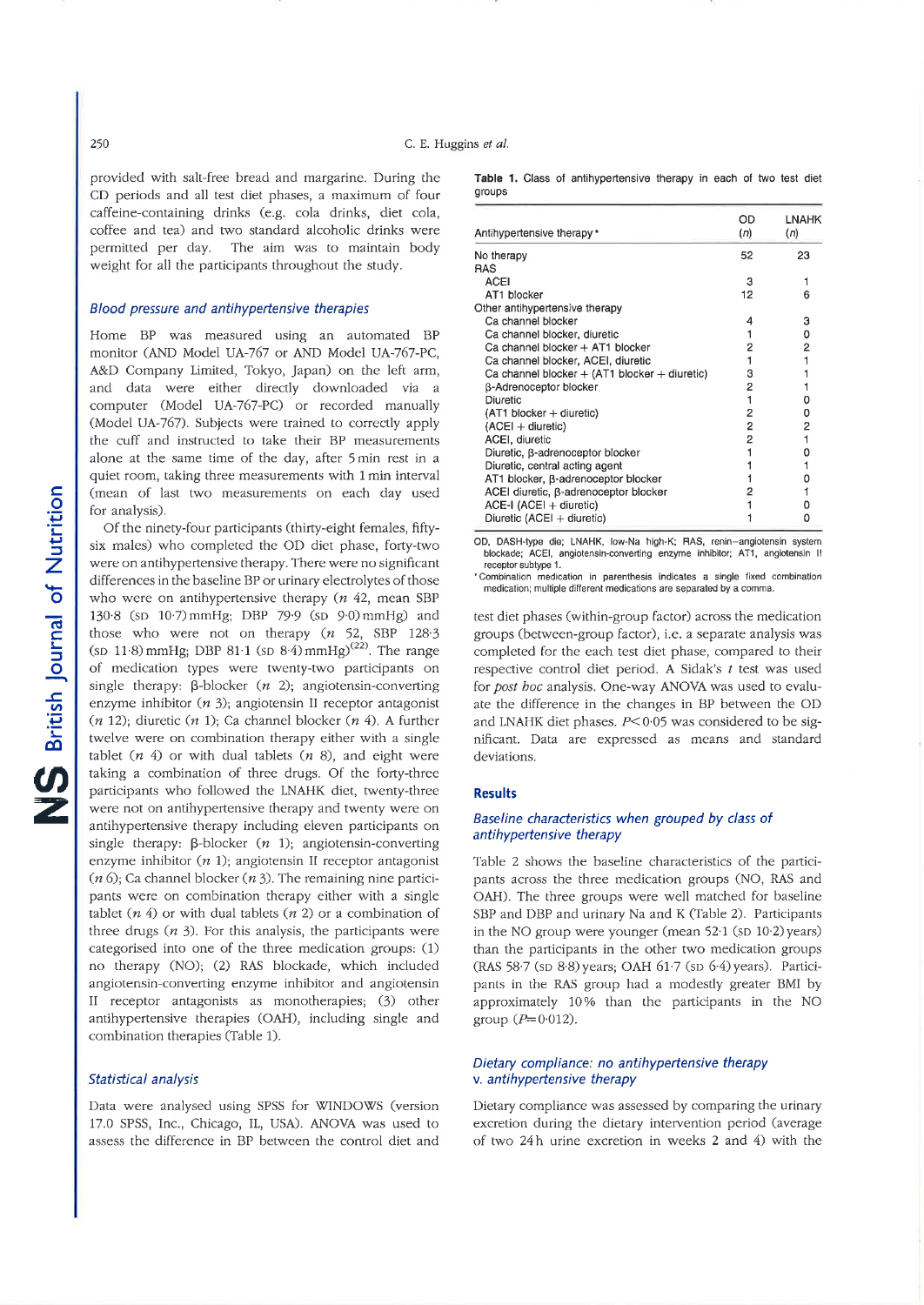|  |                                       |  | Table 2. Baseline characteristics of participants categorised by antihypertensive therapy |  |
|--|---------------------------------------|--|-------------------------------------------------------------------------------------------|--|
|  | (Mean values and standard deviations) |  |                                                                                           |  |

|                          | No therapy<br>(n 52) |        | RAS therapy<br>(n 15) |        | Other antihyperten-<br>sive therapy (n 27) | One-way<br><b>ANOVA</b> |         |
|--------------------------|----------------------|--------|-----------------------|--------|--------------------------------------------|-------------------------|---------|
|                          | Mean                 | SD     | Mean                  | SD     | Mean                                       | SD                      | P       |
| Women/men, (n/n)         | 20/32                |        | 6/9                   |        | 12/15                                      |                         |         |
| Age range (years)        | $29 - 72$            |        | $49 - 81$             |        | $48 - 74$                                  |                         |         |
| Age (years)              | $52.1*$              | 10.2   | 58.7                  | $8-8$  | $61 - 7$                                   | 6.4                     | < 0.001 |
| Wt (kg)                  | $82 - 6$             | $13-3$ | $93.1*$               | $16-8$ | 81.9                                       | 9.3                     | 0.019   |
| BMI $(kq/m2)$            | 28.2                 | $3-6$  | 31.1                  | $4-6$  | 29.5                                       | 3.3                     | 0.033   |
| Home systolic BP (mmHg)  | 128.3                | $11-8$ | 131.6                 | 9.3    | 130.3                                      | $11-5$                  | 0.538   |
| Home diastolic BP (mmHg) | $81-1$               | 8.4    | 77.9                  | 9.4    | $81-1$                                     | 8.7                     | 0.412   |
| Pulse (beats/min)        | 67.0                 | 8.2    | 68.4                  | 8.9    | 67.3                                       | 9.3                     | 0.854   |
| Urinary Na (mmol/d)‡     | 142.1                | 49.9   | 167.5                 | 37.0   | 154.7                                      | 54.6                    | 0.189   |
| Urinary K (mmol/d)‡      | 76.0                 | 25.0   | 86-4                  | 27.5   | 75-3                                       | 21.3                    | 0.309   |
| Urinary Na:K             | $2-0$                | 0.8    | 2.2                   | 1.0    | 2.2                                        | 1.0                     | 0.679   |
| Urinary Ca (mmol/d)‡     | $3-9$                | 1.8    | $3-6$                 | 2.4    | 3.1                                        | $2-3$                   | 0.287   |
| Urinary Mg (mmol/d)‡     | $4-3$                | $1-4$  | 4.5                   | 2.1    | 4.5                                        | $1-1$                   | 0.744   |

RAS, renin-angiotensin system blockade: BP, blood pressure.

Mean values were significantly different from when compared with that of all other groups (P<0.05, post hoc Sidak's t test).

† Mean values were significantly different from when compared with that of no medication group ( $P < 0.05$ , post hoc Sidak's t test).<br>‡To convert mmol/d into mg/d: multiply by 23 for Na, 39 for K\* and 40 for Ca<sup>2+</sup>.

preceding CD period (Table 3). Urinary Na fell by approximately twice as much in the LNAHK diet phase than in the OD diet phase  $(P=0.01)$ , and there was no significant difference between those not on antihypertensive therapy (LNAHK  $-63.1$  (sp 63.7) mmol/d; OD  $-29.1$  (sp 58.9) mmol/d) and those on antihypertensive therapy (i.e. RAS + OAH groups) (LNAHK  $-82.2$  (sp 57.5) mmol/d; OD  $-35.3$  (sp 65.5) mmol/d). Urinary K and Mg increased with both the test diets by similar amounts and were not significantly different across the medication groups. Taken together, these data indicate that compliance with dietary advice was similar across the groups.

## Comparison of blood pressure responses to test diets: antihypertensive therapy v. no therapy

The BP distribution of those not taking antihypertensive therapy and those on therapy was similar at baseline. The LNAHK diet produced the greatest fall in SBP in those on antihypertensive therapy  $(-6.2 \text{ (SD 6.0)} \text{mmHg})$ SBP) than in those not on therapy  $(-2.8$  (sp 4.0) mmHg SBP;  $P=0.036$  interaction Fig. 1(a)). Overall, the fall in DBP on the LNAHK diet was not significantly different between those on therapy and those not on therapy  $(P=0.094$  interaction) (Fig. 1(b)). Overall, the OD diet did not significantly lower SBP  $(-1.1 \text{ (SD 6.2) mmHg})$  for those on therapy, relative to the preceding CD phase. For those not on therapy, the LNAHK and OD diets lowered SBP by a similar magnitude (LNAHK  $-2.8$  (sp 4.0) mmHg v. OD  $-2.4$  (sp 4.4) mmHg SBP; Fig. 1(a)), relative to the CD period.

### Comparison of test diets on blood pressure responses for classes of antihypertensive therapy

Those on antihypertensive therapy were divided into two groups: those on RAS therapy and those on other therapies

Table 3. Response of participants to low-Na high-K (LNAHK) diet categorised by antihypertensive therapy group (Mean values and standard deviations)

|                      |           | No therapy $(n 23)$ | RAS therapy $(n 7)$ |          |       |          | All other therapy $(n 13)$ |        |        |       |              |         |
|----------------------|-----------|---------------------|---------------------|----------|-------|----------|----------------------------|--------|--------|-------|--------------|---------|
|                      | <b>CD</b> |                     | <b>LNAHK</b>        |          | CD    |          | <b>LNAHK</b>               |        | CD     |       | <b>LNAHK</b> |         |
|                      | Mean      | SD                  | Mean                | SD       | Mean  | SD       | Mean                       | SD     | Mean   | SD    | Mean         | SD      |
| Urinary Na (mmol/d)‡ | 133.9     | 53.2                | 61.9                | $34 - 0$ | 133.6 | $38-9$   | 48.1                       | 23.1   | 143.9  | 69.7  | $59.5*$      | 44.2    |
| Urinary K (mmol/d)‡  | 68.9      | $26 - 7$            | 102.2               | 21.2     | 75 1  | $13-6$   | 123.2                      | $19-8$ | $71-6$ | 19.0  | 104.2*       | 27.9    |
| Urinary Ca (mmol/d)‡ | 3.4       | 2.0                 | 2.8                 | 1-4      | 3.3   | $2 - 5$  | 2.4                        | 1.6    | 2.8    | $1-0$ | $2.4*$       | 2.0     |
| Urinary Mg (mmol/d)‡ | 4.1       | $1-5$               | 4.8                 | 1.5      | 4.6   | $3-4$    | $5-3$                      | $1-8$  | $4-3$  | 2.0   | $4.4*$       | 1.4     |
| Urinary Na:K         | 2.1       | $1 - 1$             | 0.7                 | $0 - 5$  | 1.8   | $0 - 4$  | 0.4                        | 0.3    | 2.1    | 1.5   | $0.7*$       | 0.9     |
| Wt (kg)              | $83 - 7$  | $13-7$              | 83-3                | $13 - 8$ | 87.4  | $15 - 7$ | 86.5                       | $15-8$ | 81.6   | 7.4   | $81.5*$      | 7.0     |
| Pulse (bpm)          | $65 - 7$  | 7.1                 | 65.5                | $7-3$    | 70.1  | $6 - 2$  | 71.6                       | 7.8    | $69-1$ | 6.2   | 69.0         | $6 - 1$ |
| Systolic BP (mmHq)   | $126-3$   | $10-4$              | 123-4               | $9 - 8$  | 132.7 | $12-1$   | 123.2                      | $8-6$  | 127.7  | 8.8   | 123.3*+      | $8 - 1$ |
| Diastolic BP (mmHg)  | 78.5      | 5.6                 | 77.4                | $5-6$    | 82.2  | $3-2$    | 78-1                       | 7.5    | 81.9   | 6.7   | $79.4*$      | $6-7$   |

RAS, renin-angiotensin system blockade; CD, control diet; bpm, beats/min; BP, blood pressure.

\* Repeated measures ANOVA, between-group factor is antihypertensive medication groups; within-group factor is diet (CD and LNAHK; P<0-05).

† Repeated measures ANOVA, between-group factor is antihypertensive medication groups; within-group factor is interaction (diet x medication group; P<0.05).

 $\ddagger$  To convert mmol/d into mg/d, multiply by 23 for Na, 39 for K<sup>+</sup>, 40 for Ca<sup>2+</sup> and 24.3 for Mg.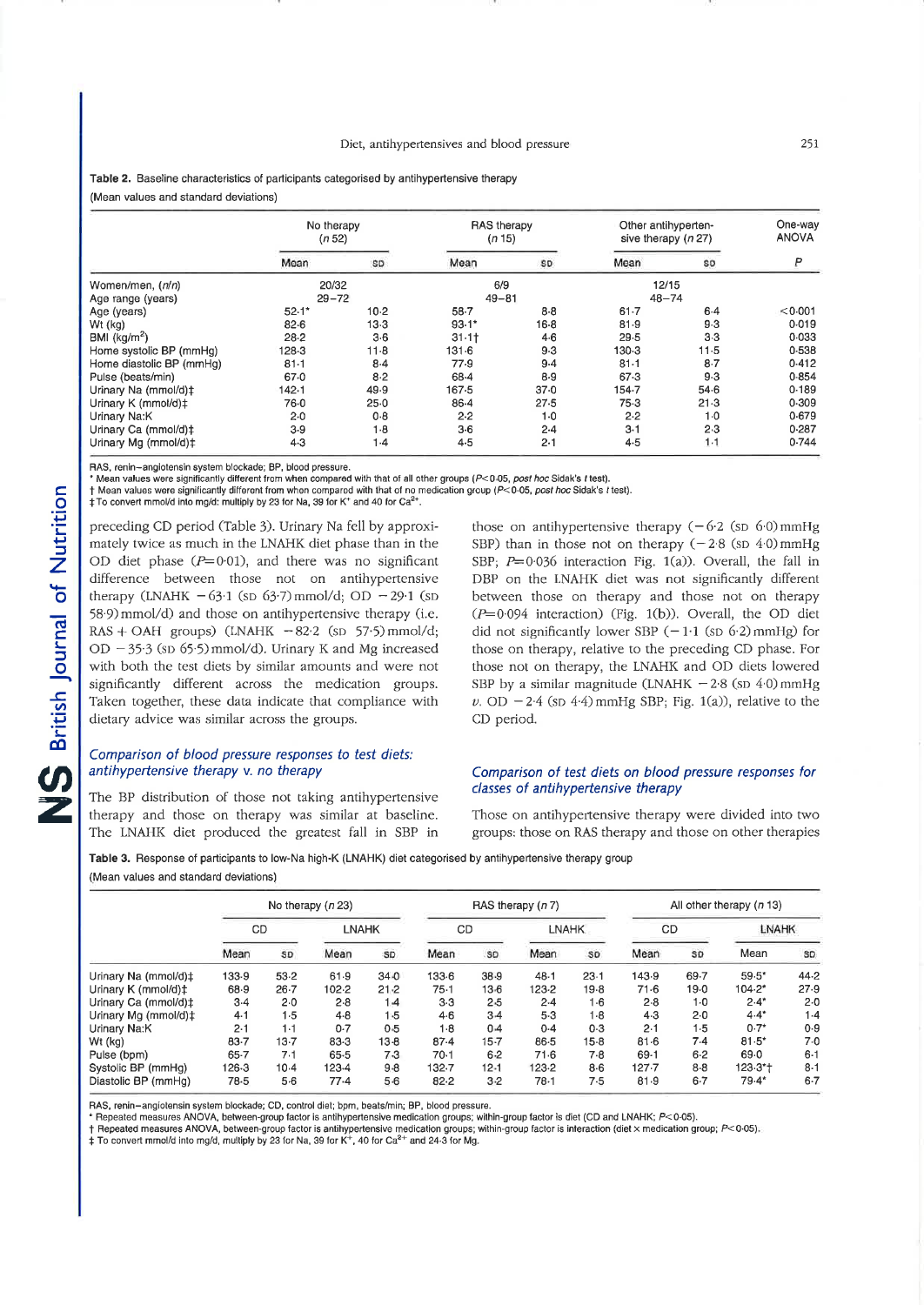#### C. E. Huggins et al.



Fig. 1. Blood pressure (BP) response to test diets in those not on antihypertensive therapy and those on therapy. Change in home-measured BP relative to control diet phase during the low-sodium high-potassium diet phase (a) systolic BP (b) diastolic BP, and during the DASH-type diet (OD) phases (c) systolic BP and (d) diastolic BP<sub>:</sub> (-) Not on antihypertensive therapy; (+) taking antihypertensive therapy. Data are means and standard deviations. \*Mean values were significantly different ANOVA,  $P < 0.05$  interaction (diet  $\times$  medication group).

(OAH). During the CD period, there were no significant differences in SBP or DBP across the three medication groups (Tables 3 and 4). The LNAHK diet lowered SBP (relative to CD) across all the medication groups (ANOVA,  $P=0.014$ ). Overall, the fall in BP during the LNAHK diet phase was greater than during the OD diet phase by SBP  $-1.1$  (sp 4.6),  $-3.8$  (sp 5.7) and  $-7.6$  (sp 8.0) mmHg for NO, RAS and OAH, respectively (ANOVA  $P<0.001$ ); and DBP -0.3 (sp 3.9), -2.1 (sp 3.4), -4.6 (sp 6.0) mmHg for NO, RAS and OAH, respectively (n 43, repeated measures ANOVA  $P=0.05$ ).

The LNAHK diet resulted in a greater fall in SBP in the RAS group  $(-9.5 \text{ (SD 6.4) mmHg})$  than in the NO medication group  $(-2.8 \text{ (s)} 4.0)$  mmHg)  $(P=0.007)$  Fig. 2(a)). This difference remained significant ( $P=0.015$ , ANCOVA) when controlling for the change in Na excretion (between CD and LNAHK diets). This difference was not observed with the OD diet (NO group  $(-2.4 \text{ (SD 4.4) mmHg}, v. RAS)$ 



|                      |          |        | No therapy (n 52) |        |       | RAS therapy $(n 15)$ |        | All other therapy $(n 27)$ |       |       |                      |          |
|----------------------|----------|--------|-------------------|--------|-------|----------------------|--------|----------------------------|-------|-------|----------------------|----------|
|                      | CD       |        | OD                |        | CD    |                      | OD     |                            | CD    |       | OD                   |          |
|                      | Mean     | SD     | Mean              | SD     | Mean  | SD                   | Mean   | SD                         | Mean  | SD.   | Mean                 | SD       |
| Urinary Na (mmol/d)§ | 143-4    | 47.6   | 114.3             | 51.6   | 166-6 | 75.6                 | 119-8  | 46.9                       | 139.8 | 47.4  | $118.6*$             | $49 - 7$ |
| Urinary K (mmol/d)§  | 67.6     | 20.7   | 100.3             | 27.8   | 66.5  | $22-6$               | 115.4  | 26.9                       | 56.8  | 17.3  | $92.8*$              | $20-6$   |
| Urinary Ca (mmol/d)  | $3-7$    | 2.1    | 3.8               | $1-8$  | 3.9   | $3-1$                | $3-3$  | $2-5$                      | 2.9   | $1-8$ | $3-3$                | 3:1      |
| Urinary Mg (mmol/d)§ | 4.0      | $1-6$  | 4.7               | $1-5$  | 3.7   | $1-8$                | 4.9    | 2.8                        | $3-7$ | 0.9   | $4.7*$               | $1-3$    |
| Urinary Na:K         | 2.1      | 0.9    | 1.2               | 0.7    | 2.5   | 0.7                  | $1-0$  | $0-4$                      | 2.3   | $1-1$ | $1.3^*$              | 0.6      |
| Wt (kg)              | $81 - 6$ | $13-0$ | $81 - 7$          | $13-0$ | 91.1  | $16-9$               | $90-7$ | 17.2                       | 82.4  | 8.5   | 82.11                | $9 - 1$  |
| Pulse (bpm)          | $66-8$   | $8-6$  | 66.8              | 8.2    | 67.2  | 8.8                  | $68-1$ | 9.3                        | 65.6  | 6.4   | $67.3*$              | $6 - 7$  |
| Systolic BP (mmHg)   | 127.8    | $11-8$ | $125 - 4$         | $10-0$ | 129-5 | $10-6$               | 125.3  | 8.9                        | 124.6 | 10.2  | $125.3$ <sup>*</sup> | 9.6      |
| Diastolic BP (mmHg)  | $80 - 6$ | 8.1    | 79.9              | $7-8$  | 78-2  | 10.9                 | 76.8   | 9.7                        | 77.6  | 83    | 78.3                 | $8 - 9$  |

RAS, renin-angiotensin system blockade; CD, control diet; bpm, beats per min; BP, blood pressure.

Repeated measures ANOVA, between group factor is antihypertensive medication groups within-group factor is diet (CD and OD) (P<0.05).

† Repeated measures ANOVA, between-group factor is antihypertensive medication groups interaction (diet x medication group) (P<0.05).

‡ Repeated measures ANOVA, between-group factor is antihypertensive medication groups ( $P < 0.05$ ).<br>§ To convert mmol/d into mg/d, multiply by 23 for Na, 39 for K<sup>+</sup>, 40 for Ca<sup>2+</sup> and 24-3 for Mg.

252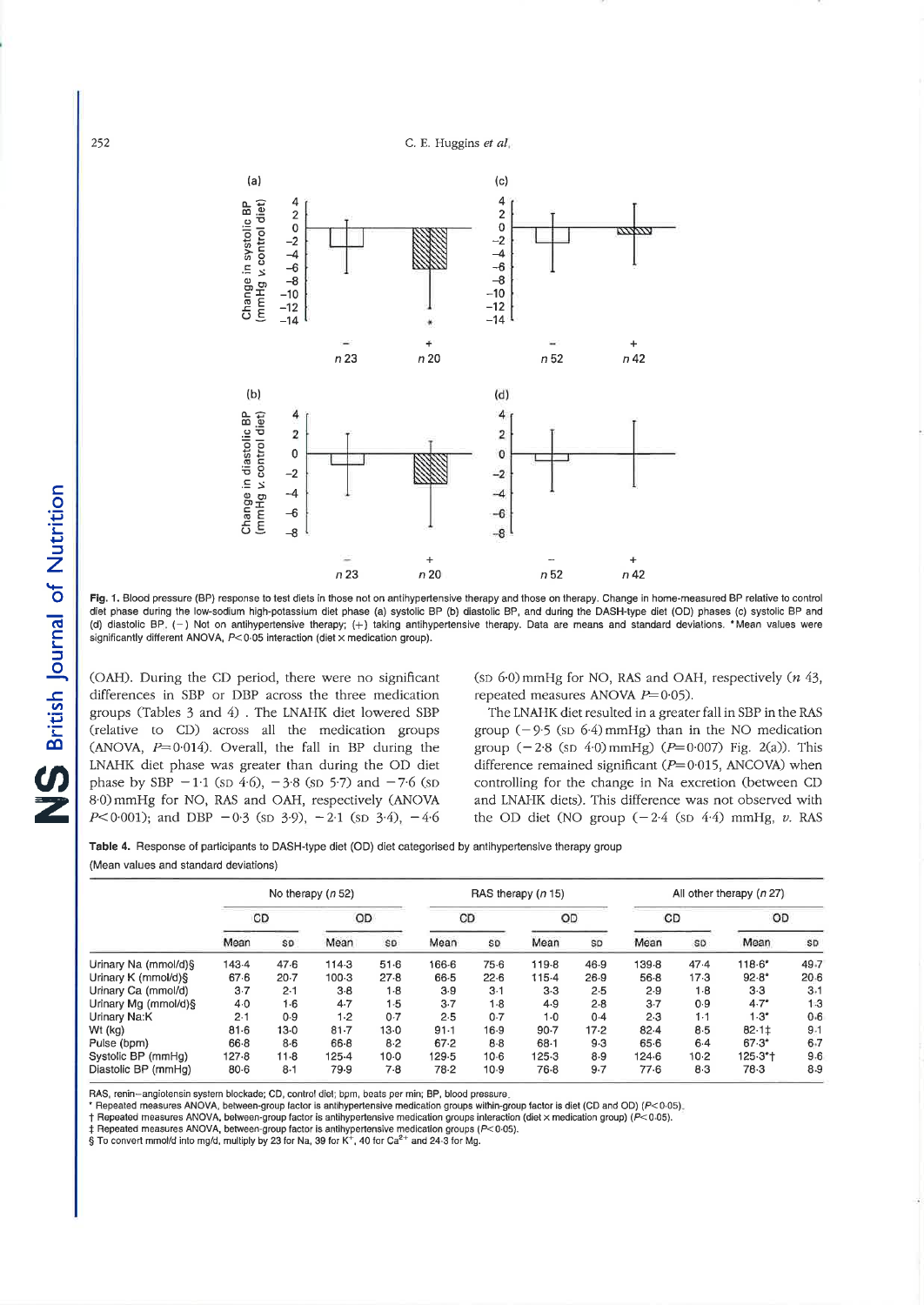Diet, antihypertensives and blood pressure



Fig. 2. Blood pressure (BP) response to lest diets in those not on antihypertensive therapy and those on RAS monotherapy. Change in home measured BP relative to control diet phase during the low-sodium high-potassium diet (a) phase, systolic (b) diastolic BP, and the DASH-type diet (OD) phases (c) systolic BP and (d) diastolic BP. NO, not taking antihypertensive medication; RAS, renin-angiotensin system blockade as monotherapy. Data are means and standard deviations. \* Mean values of RAS is significantly different to NO group (P<0.05, ANOVA).

group  $(-4.2$  (sp 4.7) mmHg,  $P=0.533$ ). The changes in DBP were not significantly different across the diet-medication groups (LNAHK  $P=0.199$ ; OD  $P=0.859$ ), although a similar pattern was followed to SBP (Fig. 2(b) and (d)).

## **Discussion**

The major finding of the present study was that in free-living persons on antihypertensive therapy, dietary advice to follow a LNAHK diet produced a greater fall in BP in those on antihypertensive therapy (regardless of medication type) than in those not on antihypertensive therapy. Furthermore, the LNAHK diet lowered BP more than the DASH-type dietary pattern (SBP  $-6.2$  (sD 6.0)  $v = 1.1$ (sp 6.1) mmHg) in those on antihypertensive therapy. Both the dietary patterns reduced systolic pressure to a greater degree in those on RAS blockers (compared with all others), and the fall in systolic pressure was 5 mmHg greater with the LNAHK diet than with the DASH-type diet. For those not on antihypertensive therapy, SBP was lowered by a similar extent under both the dietary patterns (approximately 2.6 mmHg). These findings are clinically relevant because it has been demonstrated that dietary advice to lower Na and K is feasible and effective in free-living persons on a range of different antihypertensive therapies.

In our earlier report<sup> $(22)$ </sup>, where we grouped all participants together, it was observed that the LNAHK diet produced a greater fall in SBP of 2.6 mmHg than the OD diet. In the present study, we found that for those not on therapy, the LNAHK and OD diets lowered BP by a similar degree (approximately  $-2.4$  and  $-2.8$  mmHg, respectively). The ratio of Na to K (Na:K) during both the test diet phases was close to 1:1 (OD 1.2:1  $v$ . LNAHK 0.7:1), which was approximately half of the ratio during the CD period. Recently, it has been reported that Na:K may be a stronger predictor of CVD than either Na or K alone<sup>(23)</sup> and an important factor in BP regulation<sup>(23-25)</sup>.

In the present study, 45% of the cohort were on antihypertensive therapy. Compared with the OD diet, the LNAHK diet appeared to be a more favourable dietary pattern for BP reduction (SBP and DBP) for those on antihypertensive drug therapies. The LNAHK diet produced a marked potentiating effect on BP reduction across each of the medication groups, and the magnitude of this effect was greater in those on antihypertensive therapy than in those not on therapy. It has been reported that those with established hypertension are more likely to respond with a BP reduction on a reduced Na intake. This may in part explain the greater fall in BP, in those with established hypertension, when following the LNAHK diet. The mechanism(s) for heightened salt sensitivity remains undetermined<sup> $(26)$ </sup>, and despite controlling BP with antihypertensive medication, this hyperresponsiveness to salt persists.

An important finding of the present study was that those on OAH, which included those on diuretics and Ca channel blockers, exhibited a fall in BP with a LNAHK diet, and that the difference in the fall in BP was greater than the fall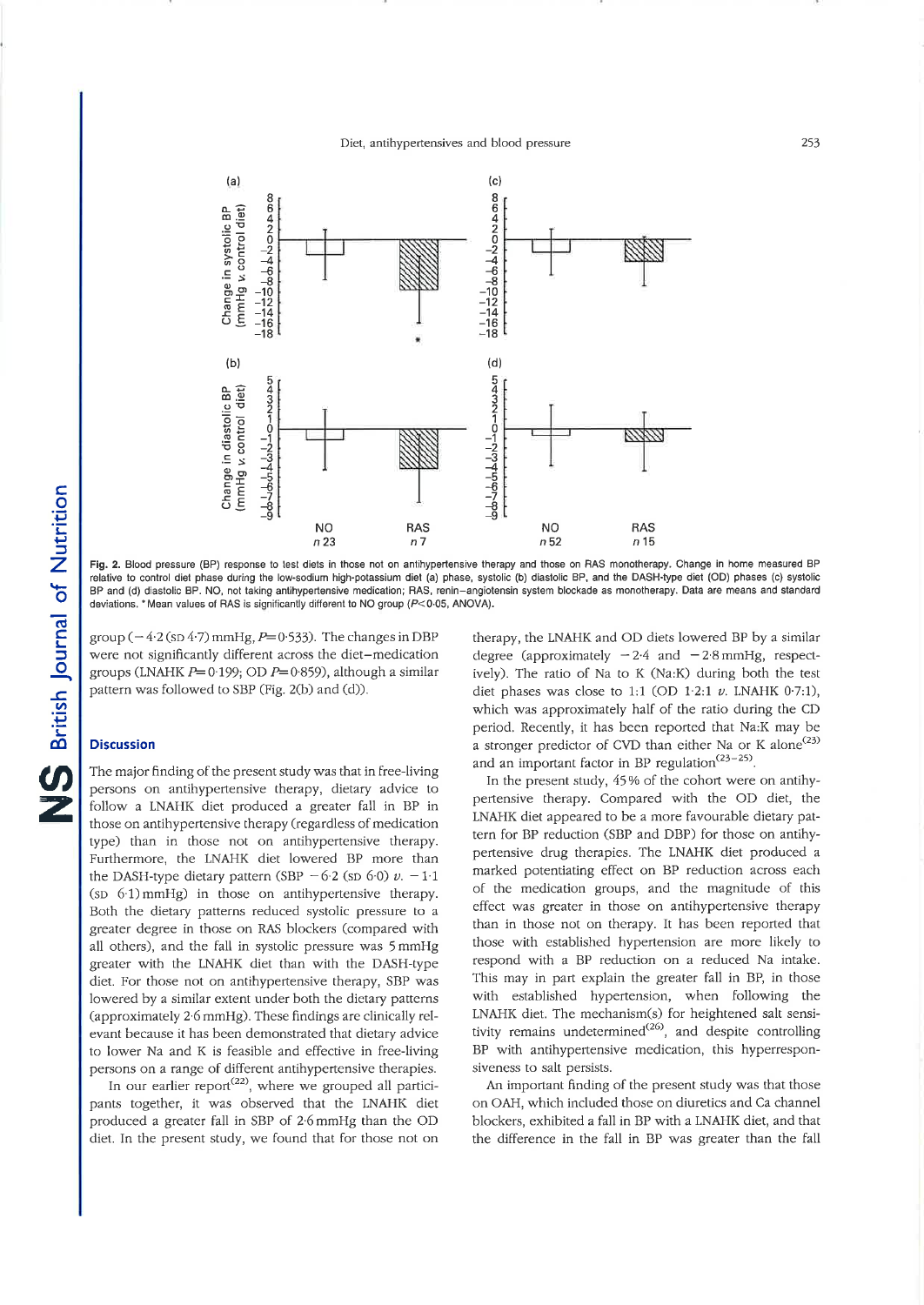observed with the DASH-type diet (a difference of  $-7.6$  mmHg). Previous studies have shown that Na restriction does not potentiate the BP-lowering effects of Ca channel blockers<sup>(16,17)</sup>. Chrysant et al.<sup>(8)</sup> demonstrated that in those taking a dihydropyridine Ca channel blocker (isradipine), the magnitude of BP reduction (relative to baseline) was greater during a high Na intake (200-250 mmol/d for 4 weeks) than during a low Na intake (50–80 mmol/d for 4 weeks). It is possible that the difference in the findings between the present study and previous studies is due to the context in which Na restriction occurs (e.g. when K levels are low), as this may be as crucial as the restriction itself. In the study of Chrysant et  $al^{(8)}$ , the levels of K excretion were not reported, and therefore it is not known if the BP-lowering effect of isradipine occurred on the background of a high-K diet (or a Na:K of  $\leq$  1:1). Overall, our findings do suggest an important role for dietary modifications to lower Na and increase K to favourably lower BP in all those on antihypertensive drug therapies, although hypertension requiring multiple therapy may be less sensitive to the BP-lowering effects of diet.

It cannot be determined from the present study that whether the LNAHK diet is potentiating the BP effect of the antihypertensive medication via an increased effectiveness of the medication regime or via an independent mechanism that acts synergistically with the BP medication. or both. The interplay between Na, Ca and the RAS in the regulation of arterial BP remains unclear, and elucidation of the molecular mechanisms that cause hypertension continues to be an important area of research $(27)$ .

The OD diet was effective in lowering BP in those taking RAS blockade; however, this was not as marked as the LNAHK diet, and the OD diet did not lower BP in those taking combination therapies or monotherapies other than RAS blockade (e.g. Ca channel blockers or β-adrenoceptor blockers). This is an interesting observation that should be followed up in larger controlled studies, particularly given that the DASH-type diet is now recommended in hypertension management by the American Heart Association. To our knowledge, there has only been one other study that has examined the DASH-type dietary pattern in persons taking antihypertensive medication<sup>(28)</sup>. Kirpizidis et al.<sup>(28)</sup> reported no additive effect of a low Na DASH-type diet in combination with candesartan (angiotensin II receptor inhibitor) in hypertensives, than with candesartan alone, after 16 weeks of treatment. This contrasts with the present study and may be attributed to insufficient power to detect a difference in BP with their sample size. Moreover, it is not clear from the report of Kirpizidis et  $al^{(28)}$  that whether dietary compliance was achieved, as no defined measures of dietary compliance were reported.

The strengths of the present study were that dietary compliance was assessed by 24h urine collection and home BP was measured. Home BP is becoming the BP measurement of choice as it is associated with less variability and therefore enhances the sensitivity to detect small changes in  $\text{BP}^{(22,29,30)}$ with a smaller sample size. A limitation of the present study is that participants were classified post hoc, and therefore the sample size across the groups was unbalanced; however, the range of different medication regimens reflects the heterogeneity in treatment of hypertension in the real world. Although the present study had limited power (between 50 and 65%) to detect a significant difference in SBP for each dietary regimen across all the medication groups, our findings do indicate that dietary modifications, particularly a LNAKH diet pattern is a useful adjunct treatment for hypertension.

In summary, a LNAHK diet reduced SBP in all the groups, particularly in those with established hypertension. The DASH-type diet selectively lowered BP in those not on therapy and those on RAS monotherapy, but the falls were less than with the LNAKH diet. The combination of RAS blockade (monotherapy) with either dietary pattern represents a more effective treatment regimen for BP reduction than RAS blockade alone. It is important that any dietary advice is applicable and sustainable for free-living individuals. Thus, a limitation of the present study is that participants were provided with a salt-free bread to achieve the low Na intake (and a Na:K ratio  $\leq$  1:1). The increased availability of bread with a lower Na content coupled with increased consumption of more fruits and vegetables to increase K intake would assist in controlling BP, particularly in those taking antihypertensive medication. The present study highlights that dietary modifications are an important part of all hypertension management regimens, and that reducing dietary Na and increasing dietary K enhances the BP-lowering effect of antihypertensive drug therapies.

#### **Acknowledgements**

The authors have no conflicts of interest to declare. The present study was funded by the Dairy Research and Development Corporation, and they had no involvement in the study design; in the collection, analysis and interpretation of data; in the writing of the manuscript; or in the decision to submit the manuscript for publication. The technical support of M. K. Jorna, S. J. Torres and S. J. Godfrey is acknowledged. C. E. H. conducted data analyses and writing of the manuscript. C. M. conducted the dietary counselling and participated in the data collection. A. W. and C. A. N. conceived the study, participated in the study design and coordinated the data collection. All the authors contributed to re-drafting, and read and approved the final manuscript.

#### **References**

Lewington S, Clarke R, Qizilbash N, et al. (2002) Age-specific  $1.$ relevance of usual blood pressure to vascular mortality: a meta-analysis of individual data for one million adults in 61 prospective studies. *Lancet* 360, 1903-1913.